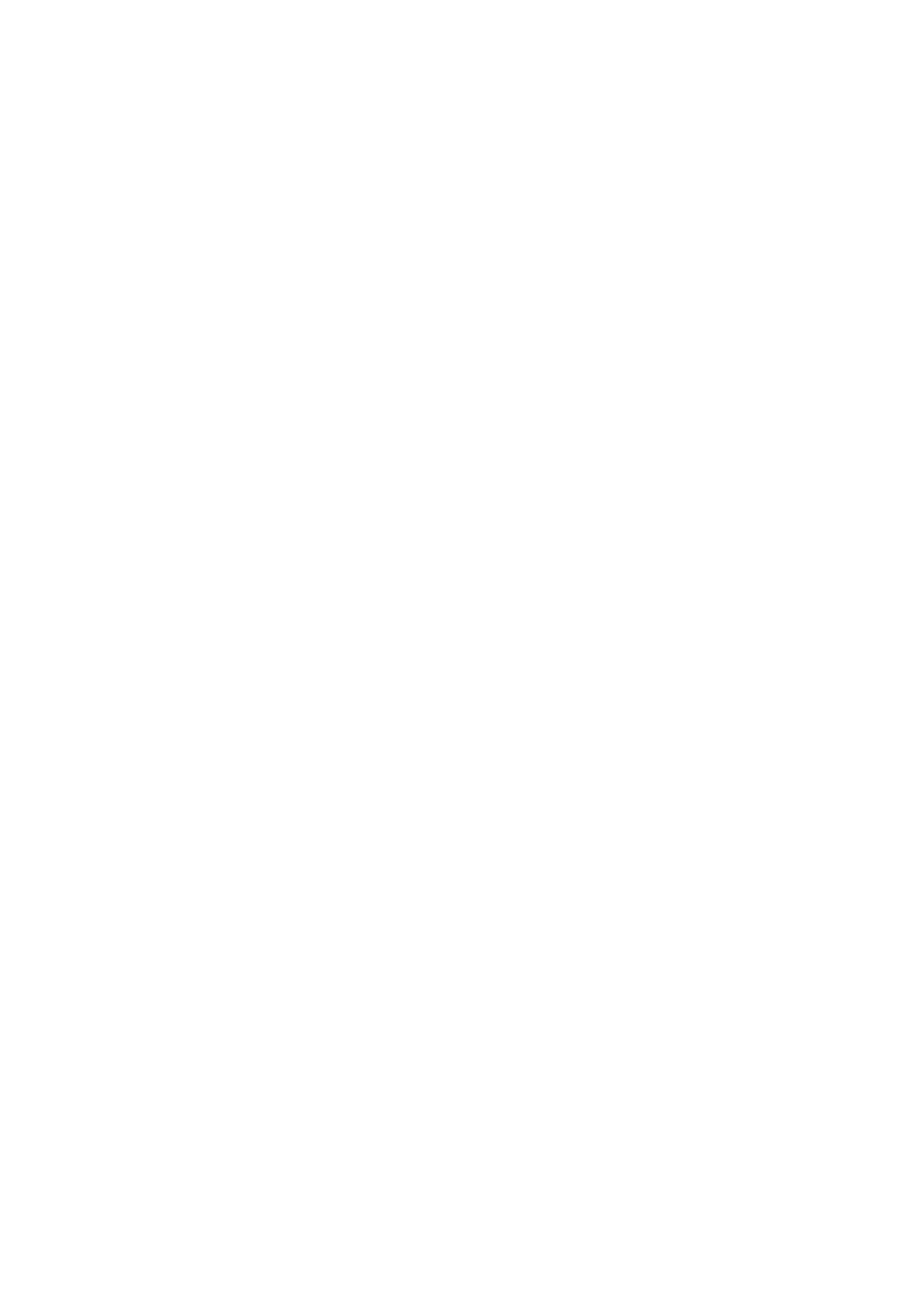# **FOOD SAFETY**

#### **How we calculate your Food Hygiene Rating:**

The food safety section has been divided into the three areas which you are scored against for the hygiene rating: 1. food hygiene and safety procedures, 2. structural requirements and 3. confidence in management/control procedures. Each section begins with a summary of what was observed and the score you have been given. Details of how these scores combine to produce your overall food hygiene rating are shown in the table.

| <b>Compliance Area</b>                     |                         |                  |           | <b>You Score</b> |                |    |           |    |                |  |  |
|--------------------------------------------|-------------------------|------------------|-----------|------------------|----------------|----|-----------|----|----------------|--|--|
| Food Hygiene and Safety                    |                         |                  |           | 0                | 5              | 10 | 15        | 20 | 25             |  |  |
| <b>Structure and Cleaning</b>              |                         |                  | $\bf{0}$  | 5                | 10             | 15 | 20        | 25 |                |  |  |
| Confidence in management & control systems |                         |                  | 0         | 5                | 10             | 15 | 20        | 30 |                |  |  |
|                                            |                         |                  |           |                  |                |    |           |    |                |  |  |
| <b>Your Total score</b>                    | $0 - 15$                | 20               | $25 - 30$ |                  | $35 - 40$      |    | $45 - 50$ |    | > 50           |  |  |
| Your Worst score                           | $\overline{\mathbf{5}}$ | 10 <sup>10</sup> | 10        |                  | 15             |    | 20        |    | $\blacksquare$ |  |  |
|                                            |                         |                  |           |                  |                |    |           |    |                |  |  |
| <b>Your Rating is</b>                      | 5                       | $\overline{4}$   | 3         |                  | $\overline{2}$ |    |           |    | $\overline{0}$ |  |  |

Your Food Hygiene Rating is 5 - a very good standard



# **1. Food Hygiene and Safety**

Food Hygiene standards are excellent. You demonstrated full compliance with legal requirements. You have safe food handling practices and procedures and all the necessary control measures to prevent cross-contamination are in place. **(Score 0)**

### Contamination risks

**Observation** I was pleased to see you were able to demonstrate effective controls to prevent cross-contamination.

### **2. Structure and Cleaning**

The structure facilities and standard of cleaning and maintenance are all excellent and you demonstrated full compliance with the law. There is evidence of effective pest control and procedures are in place to rectify any problems as they arise. There is good provision for waste disposal. **(Score 0)**

### Cleaning of Structure

**Observation** The premises had been well maintained and the standard of cleaning was good.